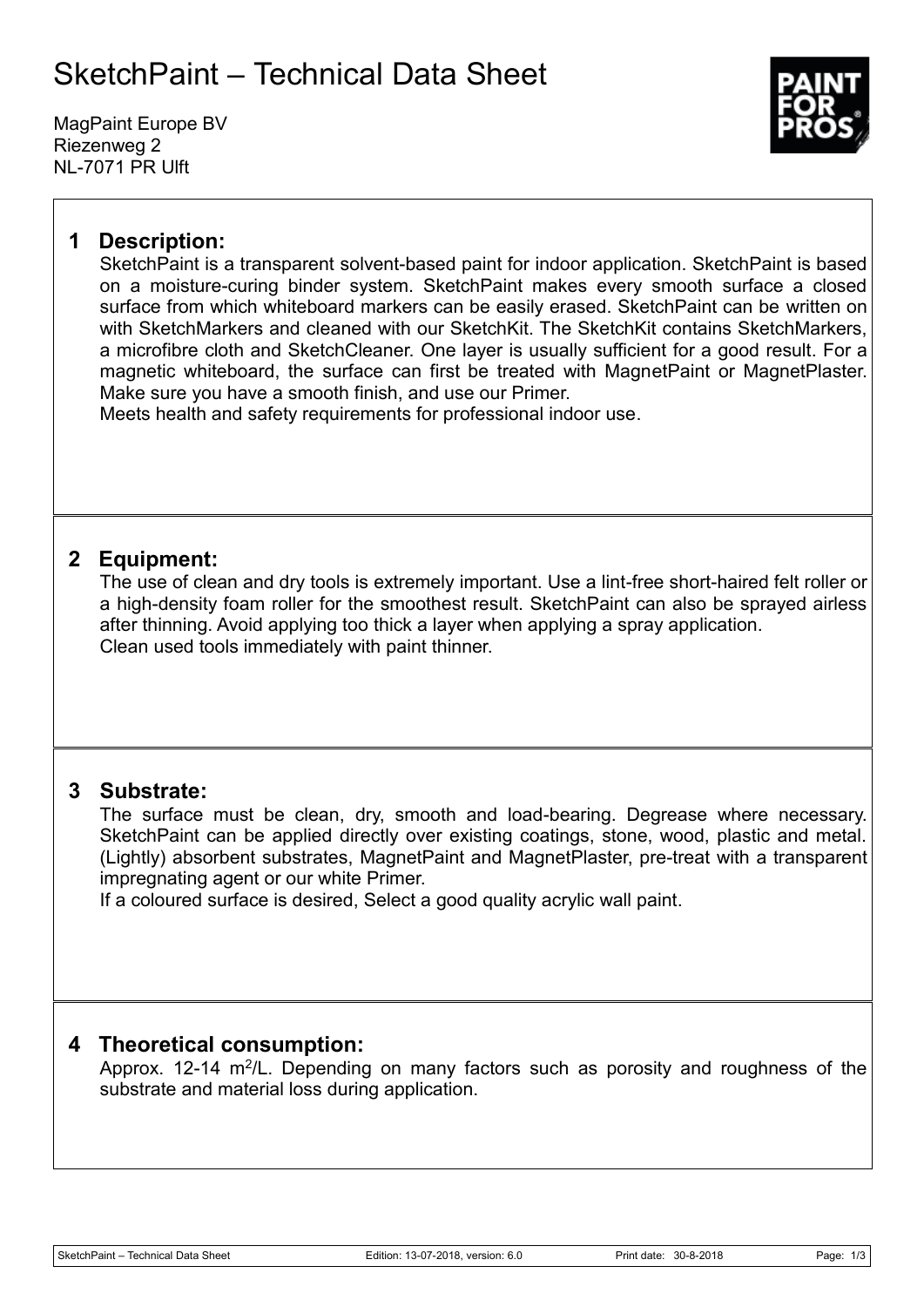# SketchPaint – Technical Data Sheet

MagPaint Europe BV Riezenweg 2 NL-7071 PR Ulft



# **5 Application instructions:**

- Do not process at temperatures below +10°C and/or a relative humidity lower than 20%.
- Check the surface for dust and irregularities. Any unevenness will be visible after applying SketchPaint.
- SketchPaint includes "appearance enhancing" features that clarify colour differences in the subsoil. Therefore ensure a uniformly coloured surface.
- Wear protective gloves and ensure adequate ventilation when applying SketchPaint.
- Stir SketchPaint well before use.
- Apply one coat thinly and evenly. Avoid a layer that is too thick.
- Regularly check that the entire surface is covered.
- Try to avoid repeated rolling due to the fast drying time.
- SketchPaint is tack-free within an hour. The exact time depends on the humidity. The moisture-curing binder dries faster at higher atmospheric humidity.

### **6 Directions for use:**

Let SketchPaint dry for 24 hours before writing on it with whiteboard markers. SketchPaint can be written on with our SketchMarkers, available in sets of 4 pieces in black, blue, green, red or different colours. These markers are easy to remove with a soft dry cloth. For stubborn marker residues, use a damp cloth or our SketchCleaner. Our SketchKit offers a complete starter set of 4 colour SketchMarkers, a microfibre cloth and a bottle of SketchCleaner. Preferably use the SketchCleaner every day to keep the surface clean and shiny. If a waterproof pen has been used accidentally, it can be carefully cleaned with acetone. Do not use abrasive cleaning agents. We recommend the use of our tried and tested SketchMarkers. With other brands, first test whether they can be erased before writing on the entire surface. Remove stubborn "ghosting" with acetone.

#### **7 Storage conditions:**

In unopened packaging, in a dry, well-ventilated room, away from direct sunlight at temperatures between 5°C and 35°C. Clean the edges before closing the can. Perishable after opening.

## **8 VOC/Certification:**

EU limit value for this product (2004/42/EC, Cat. GWB, 2010): 500 g/L. This product contains a maximum of 60 g/L VOC.